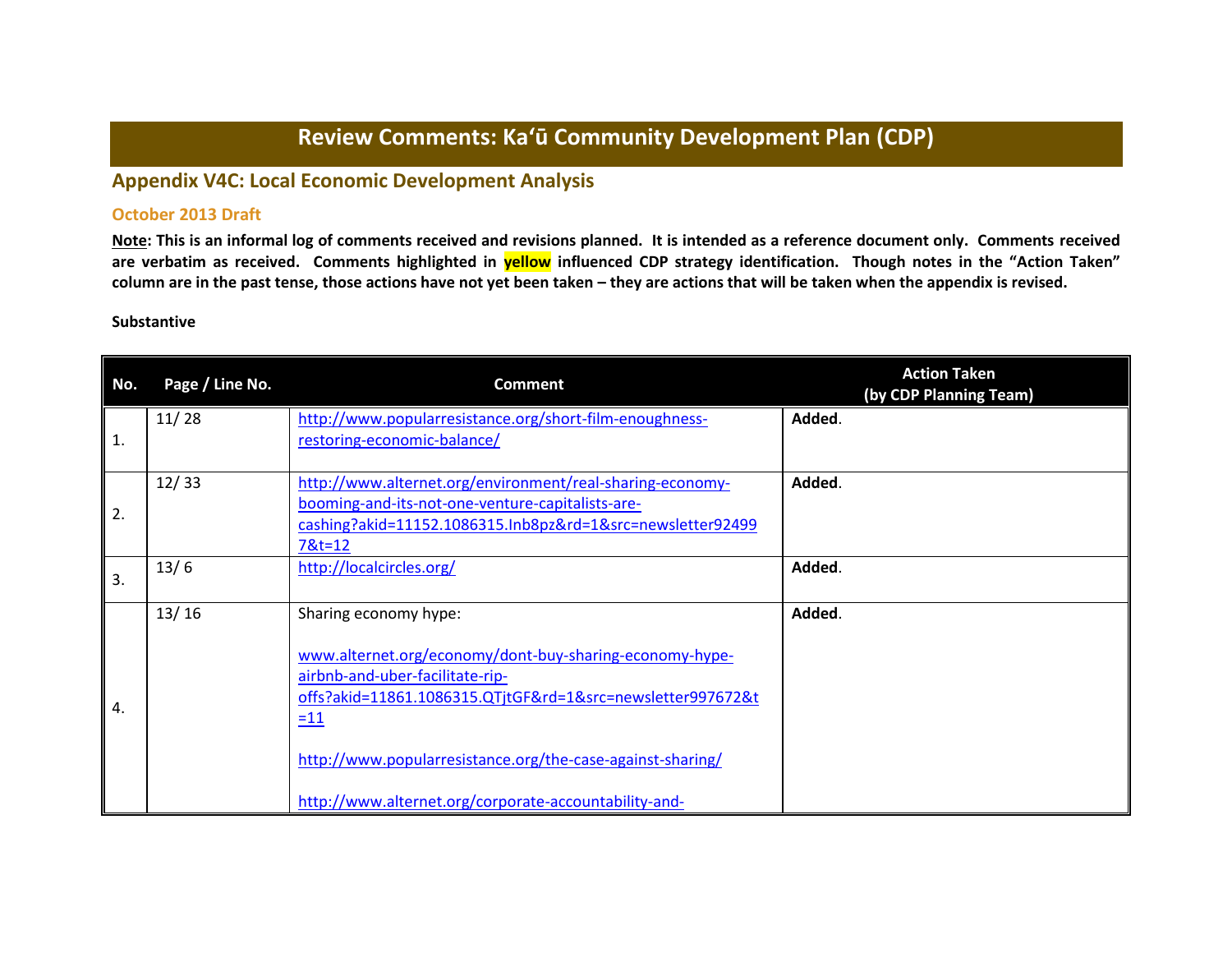| No. | Page / Line No. | <b>Comment</b>                                                                                                                                                                                                                                                                                                                                                                                                                                                                                                                                                                                                                                                   | <b>Action Taken</b><br>(by CDP Planning Team)                                                     |
|-----|-----------------|------------------------------------------------------------------------------------------------------------------------------------------------------------------------------------------------------------------------------------------------------------------------------------------------------------------------------------------------------------------------------------------------------------------------------------------------------------------------------------------------------------------------------------------------------------------------------------------------------------------------------------------------------------------|---------------------------------------------------------------------------------------------------|
|     |                 | workplace/8-ways-corporate-greed-perverting-idea-sharing-<br>economy?akid=11521.1086315.5uG7wx&rd=1&src=newsletter96<br>0142&t=9                                                                                                                                                                                                                                                                                                                                                                                                                                                                                                                                 |                                                                                                   |
| 5.  | 13/17           | http://metcalffoundation.com/publications-<br>resources/view/green-economy/#.UoYg6LBuiKD                                                                                                                                                                                                                                                                                                                                                                                                                                                                                                                                                                         | Added.                                                                                            |
| 6.  | 14/6            | http://www.christensenfund.org/2012/11/05/a-better-kind-of-<br>wealth/                                                                                                                                                                                                                                                                                                                                                                                                                                                                                                                                                                                           | Added.                                                                                            |
| 7.  | 25/8            | Is there a commercial fishing industry in Ka'ū? Shirikawa,<br>Kawachi, Melrose                                                                                                                                                                                                                                                                                                                                                                                                                                                                                                                                                                                   | Small kine. Wayne says sells Kona. Could<br>get DAR data (see p. 90 of Melrose report).<br>Added. |
| 8.  | 25/12           | http://www.haaosprings.org/<br>KC blog 5/2/14: KA`U'S STATE SEN. JOSH GREEN has announced<br>funding approved by the state Legislature for Ka'u projects.<br>Lawmakers approved \$2.5 million for design and construction<br>of improvements to irrigation systems in Ka'u, including ground<br>and site improvements, equipment and appurtenances. Ka`u<br>Agricultural Water Cooperative District has been working for<br>about a decade on restoring plantation water sources for<br>agriculture between Kapapala Ranch, Wood Valley, and above<br>Pahala, across lands, including Makanau and Hilea, as well as<br>property above Na'alehu and to Wai'ohinu. | Updated.                                                                                          |
| 9.  | 25/31           | Hawai'i Island Mobile Slaughter Unit (MSU) Task Group is<br>proposing a mobile slaughter unit as part of an integrated meat-<br>packing solution for the island. Hawai'i Small Business<br>Development Center is a lead member of the Task Group (Hazel<br>Beck, 327-3680)                                                                                                                                                                                                                                                                                                                                                                                       | Added.                                                                                            |
| 10. | 34/4            | Competitiveness of solar and storage (distributed) vis a vis utility:<br>KC blog 5/31/14                                                                                                                                                                                                                                                                                                                                                                                                                                                                                                                                                                         | Added.                                                                                            |
| 11. | 34/31           | http://www.popularresistance.org/renewable-energy-revolution-<br>biggest-business-opportunity-on-planet/                                                                                                                                                                                                                                                                                                                                                                                                                                                                                                                                                         | Added.                                                                                            |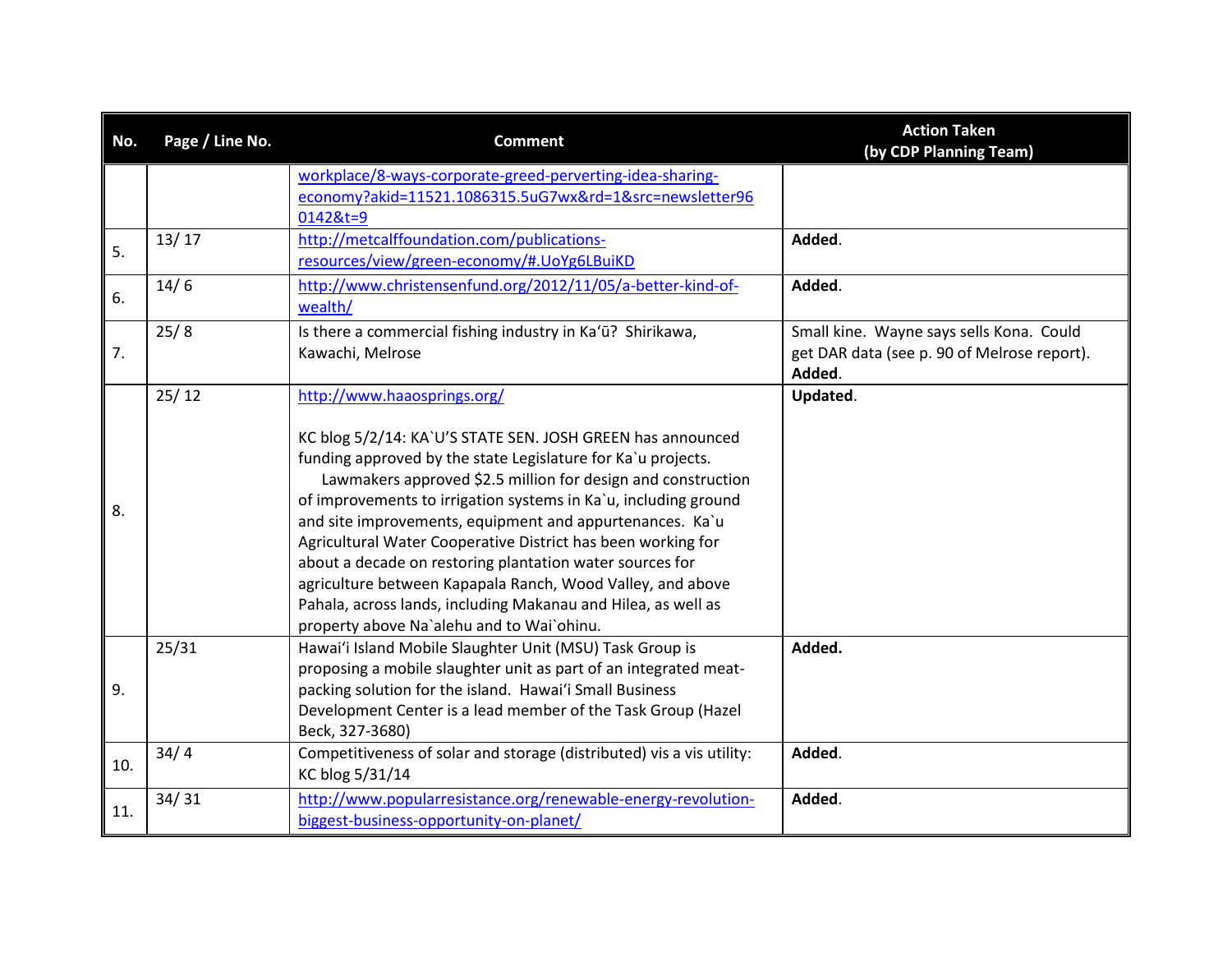| No. | Page / Line No. | <b>Comment</b>                                                                                                                                                                                                                                                           | <b>Action Taken</b><br>(by CDP Planning Team) |
|-----|-----------------|--------------------------------------------------------------------------------------------------------------------------------------------------------------------------------------------------------------------------------------------------------------------------|-----------------------------------------------|
| 12. | 39/6            | http://uhfamily.hawaii.edu/publications/brochures/bb683 14101<br>001 COF ResearchReport-<br>FINAL%20%28Jan%2021%202014%29.pdf?utm_source=APRIL+20<br>14+HanaiAi&utm_campaign=Spring+2014+HanaiAi&utm_medium<br>$=$ email                                                 | Added.                                        |
| 13. | 40/20           | Olson hydrogen pilot (see PPT in email)                                                                                                                                                                                                                                  | Added.                                        |
| 14. | 45/9            | http://mobile.nytimes.com/2014/07/13/us/equity-firm-restores-<br>louisiana-marshland-to-earn-credits-it-can-<br>sell.html? r=0&referrer=                                                                                                                                 | Added.                                        |
| 15. | 46/20           | http://blogs.usda.gov/2014/02/24/grant-helps-farmers-<br>sustainability-goals-embrace-new-technology/                                                                                                                                                                    | Added.                                        |
| 16. | 56/29           | http://kaunewsbriefs.blogspot.com/2014/07/kau-news-briefs-<br>saturday-july-12-2014.html                                                                                                                                                                                 | Added.                                        |
| 17. | 63/32           | http://bigislandnow.com/2014/03/03/national-park-adds-jobs-to-<br>volcano-area/                                                                                                                                                                                          | Added.                                        |
| 18. | 67              | Pahala Plantation Cottages are vacation rentals not B&B's                                                                                                                                                                                                                | Corrected.                                    |
| 19. | 76/12           | http://bigislandnow.com/2014/02/20/dbedt-construction-<br>leading-recession-recovery/                                                                                                                                                                                    | Added.                                        |
| 20. | 80              | GP 11.2.2(j) Cooperate with appropriate State and Federal<br>agencies and the private sector to develop, improve and expand<br>agricultural water systems in appropriate areas on the island.                                                                            | Added.                                        |
| 21. | 80/7            | http://m.bizjournals.com/pacific/news/2014/03/19/maui-county-<br>creates-1m-fund-for-businesses.html                                                                                                                                                                     | Added.                                        |
| 22. | 95/3            | 9/21/14: The Kohala Center has received a \$2.18 million federal<br>EDA grant to build a commercial kitchen, work spaces and other<br>facilities designed to help farmers and food producers develop<br>and market their products. The Agricultural Business Accelerator | Added.                                        |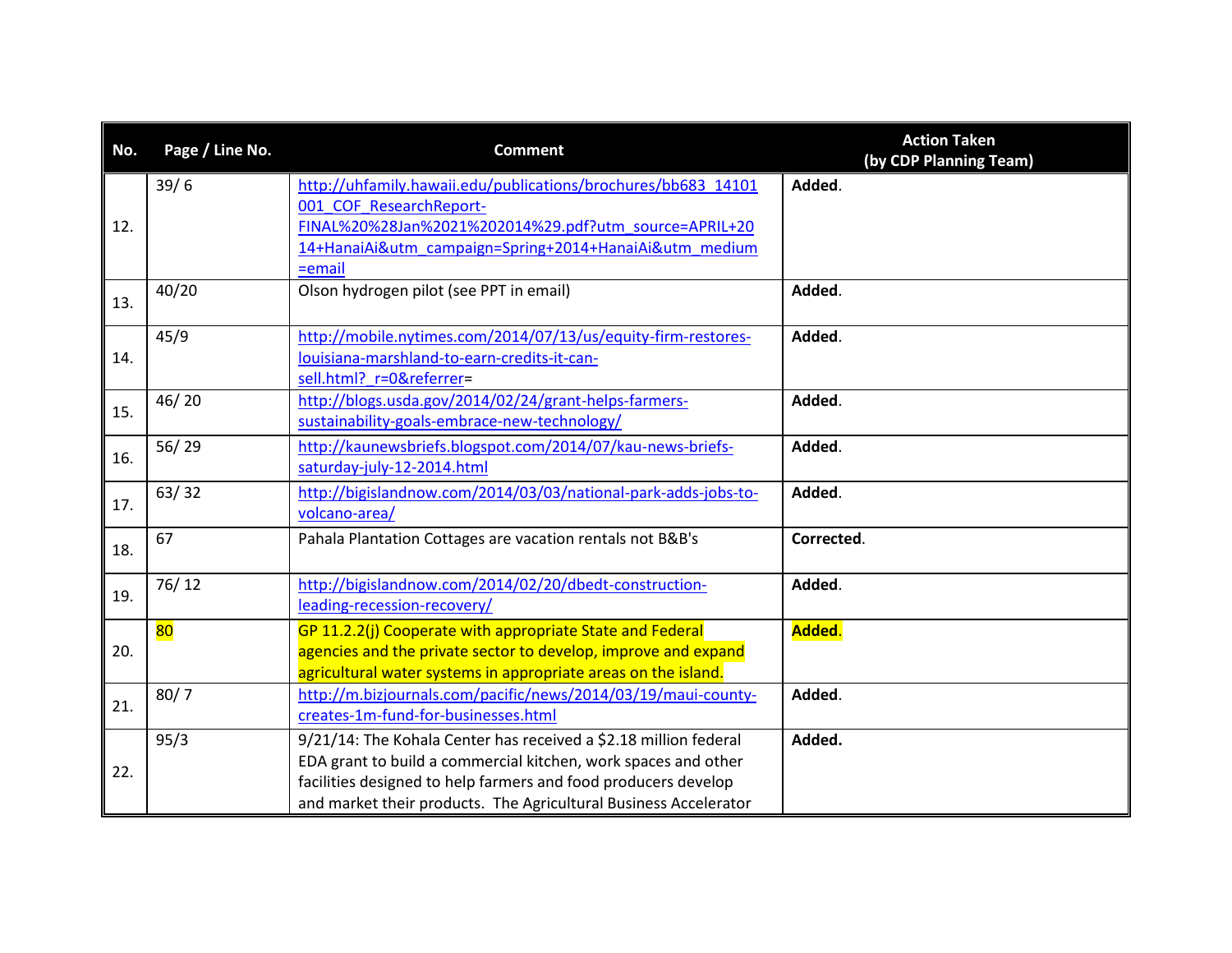| Page / Line No. | <b>Comment</b>                                                  | <b>Action Taken</b><br>(by CDP Planning Team)                                                                                                                                                                                                                                                                                                                                                                                                                                                                                                                                                                                                                                                                                                                                                                                                                                                                                                                                                                                                                                          |
|-----------------|-----------------------------------------------------------------|----------------------------------------------------------------------------------------------------------------------------------------------------------------------------------------------------------------------------------------------------------------------------------------------------------------------------------------------------------------------------------------------------------------------------------------------------------------------------------------------------------------------------------------------------------------------------------------------------------------------------------------------------------------------------------------------------------------------------------------------------------------------------------------------------------------------------------------------------------------------------------------------------------------------------------------------------------------------------------------------------------------------------------------------------------------------------------------|
|                 | is designed to boost value-added agriculture, offering business |                                                                                                                                                                                                                                                                                                                                                                                                                                                                                                                                                                                                                                                                                                                                                                                                                                                                                                                                                                                                                                                                                        |
|                 |                                                                 |                                                                                                                                                                                                                                                                                                                                                                                                                                                                                                                                                                                                                                                                                                                                                                                                                                                                                                                                                                                                                                                                                        |
|                 |                                                                 |                                                                                                                                                                                                                                                                                                                                                                                                                                                                                                                                                                                                                                                                                                                                                                                                                                                                                                                                                                                                                                                                                        |
|                 |                                                                 |                                                                                                                                                                                                                                                                                                                                                                                                                                                                                                                                                                                                                                                                                                                                                                                                                                                                                                                                                                                                                                                                                        |
|                 |                                                                 |                                                                                                                                                                                                                                                                                                                                                                                                                                                                                                                                                                                                                                                                                                                                                                                                                                                                                                                                                                                                                                                                                        |
|                 |                                                                 |                                                                                                                                                                                                                                                                                                                                                                                                                                                                                                                                                                                                                                                                                                                                                                                                                                                                                                                                                                                                                                                                                        |
|                 |                                                                 |                                                                                                                                                                                                                                                                                                                                                                                                                                                                                                                                                                                                                                                                                                                                                                                                                                                                                                                                                                                                                                                                                        |
|                 |                                                                 |                                                                                                                                                                                                                                                                                                                                                                                                                                                                                                                                                                                                                                                                                                                                                                                                                                                                                                                                                                                                                                                                                        |
|                 |                                                                 | Added.                                                                                                                                                                                                                                                                                                                                                                                                                                                                                                                                                                                                                                                                                                                                                                                                                                                                                                                                                                                                                                                                                 |
|                 |                                                                 |                                                                                                                                                                                                                                                                                                                                                                                                                                                                                                                                                                                                                                                                                                                                                                                                                                                                                                                                                                                                                                                                                        |
|                 |                                                                 |                                                                                                                                                                                                                                                                                                                                                                                                                                                                                                                                                                                                                                                                                                                                                                                                                                                                                                                                                                                                                                                                                        |
|                 |                                                                 |                                                                                                                                                                                                                                                                                                                                                                                                                                                                                                                                                                                                                                                                                                                                                                                                                                                                                                                                                                                                                                                                                        |
|                 |                                                                 |                                                                                                                                                                                                                                                                                                                                                                                                                                                                                                                                                                                                                                                                                                                                                                                                                                                                                                                                                                                                                                                                                        |
|                 |                                                                 |                                                                                                                                                                                                                                                                                                                                                                                                                                                                                                                                                                                                                                                                                                                                                                                                                                                                                                                                                                                                                                                                                        |
| 105/1           | http://www.crcworks.org/apa.pdf                                 | Added.                                                                                                                                                                                                                                                                                                                                                                                                                                                                                                                                                                                                                                                                                                                                                                                                                                                                                                                                                                                                                                                                                 |
|                 |                                                                 |                                                                                                                                                                                                                                                                                                                                                                                                                                                                                                                                                                                                                                                                                                                                                                                                                                                                                                                                                                                                                                                                                        |
| 103/10          | http://smallbizsurvival.com/rural-small-business-trends.html    | Added.                                                                                                                                                                                                                                                                                                                                                                                                                                                                                                                                                                                                                                                                                                                                                                                                                                                                                                                                                                                                                                                                                 |
|                 |                                                                 |                                                                                                                                                                                                                                                                                                                                                                                                                                                                                                                                                                                                                                                                                                                                                                                                                                                                                                                                                                                                                                                                                        |
| 103/18          | http://www.ceii-cdc.org/wp-content/uploads/2014/04/Bigger-      | Added.                                                                                                                                                                                                                                                                                                                                                                                                                                                                                                                                                                                                                                                                                                                                                                                                                                                                                                                                                                                                                                                                                 |
|                 | Than-You-Think-The-Economic-Impact-of-Microbusiness-in-the-     |                                                                                                                                                                                                                                                                                                                                                                                                                                                                                                                                                                                                                                                                                                                                                                                                                                                                                                                                                                                                                                                                                        |
|                 | United-States-1.pdf                                             |                                                                                                                                                                                                                                                                                                                                                                                                                                                                                                                                                                                                                                                                                                                                                                                                                                                                                                                                                                                                                                                                                        |
|                 |                                                                 | Added.                                                                                                                                                                                                                                                                                                                                                                                                                                                                                                                                                                                                                                                                                                                                                                                                                                                                                                                                                                                                                                                                                 |
|                 |                                                                 |                                                                                                                                                                                                                                                                                                                                                                                                                                                                                                                                                                                                                                                                                                                                                                                                                                                                                                                                                                                                                                                                                        |
|                 |                                                                 | Added.                                                                                                                                                                                                                                                                                                                                                                                                                                                                                                                                                                                                                                                                                                                                                                                                                                                                                                                                                                                                                                                                                 |
|                 |                                                                 |                                                                                                                                                                                                                                                                                                                                                                                                                                                                                                                                                                                                                                                                                                                                                                                                                                                                                                                                                                                                                                                                                        |
|                 |                                                                 |                                                                                                                                                                                                                                                                                                                                                                                                                                                                                                                                                                                                                                                                                                                                                                                                                                                                                                                                                                                                                                                                                        |
|                 |                                                                 |                                                                                                                                                                                                                                                                                                                                                                                                                                                                                                                                                                                                                                                                                                                                                                                                                                                                                                                                                                                                                                                                                        |
|                 | ant Guidelines.htm                                              |                                                                                                                                                                                                                                                                                                                                                                                                                                                                                                                                                                                                                                                                                                                                                                                                                                                                                                                                                                                                                                                                                        |
|                 | 95/3<br>110/1<br>118/3                                          | planning, financial strategies and marketing. Such cottage<br>industries as condiments, lotions, fiber and perfumes, along with<br>organic salad mixes and specialty coffees will be key areas to<br>benefit from the accelerator. The commercial kitchen and<br>demonstration kitchen will be suitable for live audiences and<br>video. Farmers and food producers will have access to stations<br>where they will learn to clean and package their products for<br>retail.<br>9/16/14 KC: The state Office of Planning will receive \$180,000 to<br>fund a major revision and update of the Hawai'i Statewide<br>Comprehensive Economic Development Strategy. The CEDS<br>process is designed to bring together public and private sectors in<br>the creation of an economic development roadmap to diversify<br>and strengthen the regional economy.<br>http://www.acf.hhs.gov/programs/ana/programs/seds<br>http://www.thegreenhorns.net/wp-<br>content/files mf/1393438767FINAL greenhorns guidebook PK2.<br>pdf<br>http://www.farmaid.org/site/c.qlI5IhNVJsE/b.2723745/k.9953/Gr |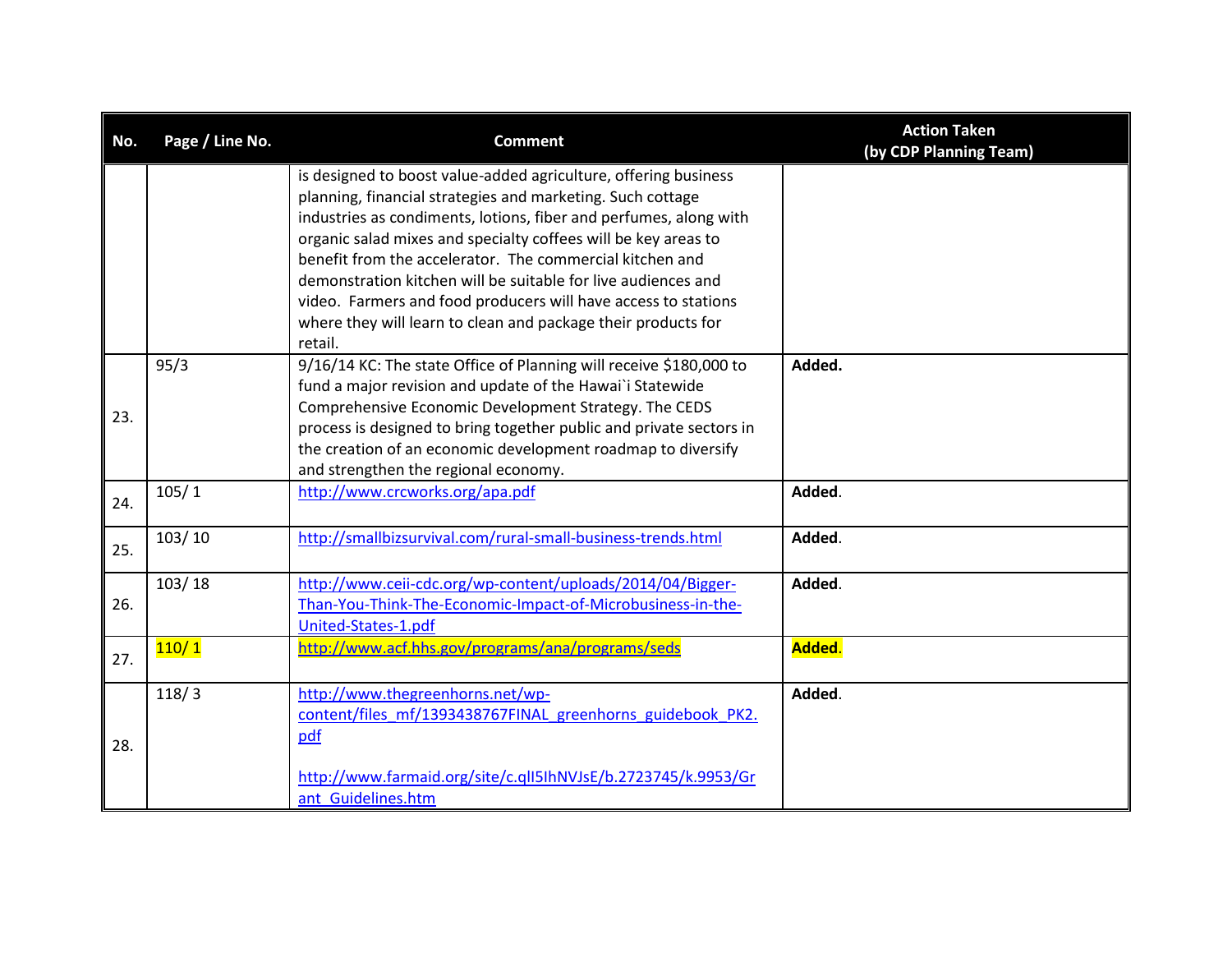| No. | Page / Line No. | <b>Comment</b>                                                                                                                                                                                                  | <b>Action Taken</b><br>(by CDP Planning Team) |
|-----|-----------------|-----------------------------------------------------------------------------------------------------------------------------------------------------------------------------------------------------------------|-----------------------------------------------|
| 29. | 118/7           | Hawai'i Island Mobile Slaughter Unit (MSU) Task Group is<br>proposing a mobile slaughter unit as part of an integrated meat-<br>packing solution for the island.                                                | Added.                                        |
| 30. | 120/6           | http://www.whitehouse.gov/sites/default/files/docs/announcem<br>ent - local foods local places 2014 final.pdf                                                                                                   | Added.                                        |
| 31. | 120/16          | http://sonomacleanpower.org/: integrate relevant info from<br>FAQs, including enabling legislation                                                                                                              | Added.                                        |
| 32. | 121/14          | http://www.easycleanenergy.com/<br>http://communitypowernetwork.com/node/53<br>http://www.dcsun.org/<br>http://www.ccenergy.com/                                                                                | Added.                                        |
| 33. | 122/9           | <b>USDA Renewable Energy for America Program:</b><br>http://www.grants.gov/web/grants/view-<br>opportunity.html?oppId=255076                                                                                    | Added.                                        |
| 34. | 123/12          | http://smallbizsurvival.com/2010/01/developing-small-town-<br>tourism.html?mc_cid=fef549ce0f&mc_eid=015ca5916b                                                                                                  | Added.                                        |
| 35. | 127/24          | http://www.travel2change.org/scontent/about/                                                                                                                                                                    | Added.                                        |
| 36. | 130/7           | http://www.shareable.net/blog/community-resilience-as-<br>economic-development                                                                                                                                  | Added.                                        |
| 37. | 131/15          | http://indiebizadvocates.org/                                                                                                                                                                                   | Added.                                        |
| 38. | 131/18          | https://bealocalist.org/community-capital-toolkit                                                                                                                                                               | Added.                                        |
| 39. | 132/30          | http://www.governing.com/gov-institute/voices/col-<br>communities-local-government-anchor-institutions-democracy-<br>collaborative-dashboard.html<br>http://www.popularresistance.org/how-communities-can-make- | Added.                                        |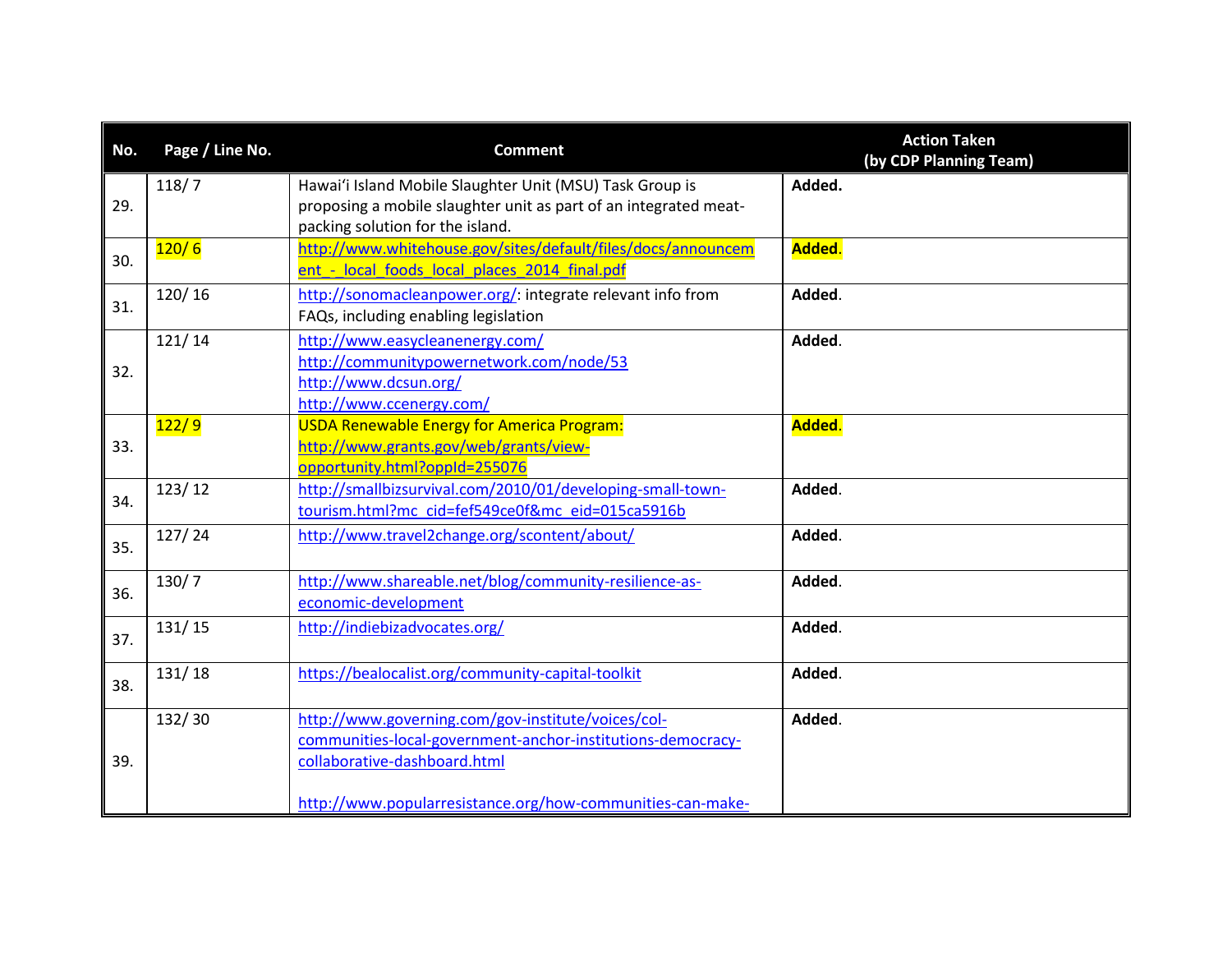| No. | Page / Line No. | <b>Comment</b>                                                                                                              | <b>Action Taken</b><br>(by CDP Planning Team) |
|-----|-----------------|-----------------------------------------------------------------------------------------------------------------------------|-----------------------------------------------|
|     |                 | the-most-of-their-anchor-institutions/                                                                                      |                                               |
|     | 135/21          | http://www.fns.usda.gov/ffvp                                                                                                | Added.                                        |
| 40. |                 | http://www.fns.usda.gov/farmtoschool/fy-2015-farm-school-<br>grant-program-funds-available                                  |                                               |
|     | 136/10          | http://www.nps.gov/tourism/nationalstrategictourismplan.html                                                                | Added.                                        |
| 41. |                 | http://www.nps.gov/heritageareas/NHA%20Econ%20Brochure.p<br>df w reference to NHA in App V4A                                |                                               |
| 42. | 142/8           | http://www.conservation.org/NewsRoom/pressreleases/Pages/La<br>unch-of-Local-Ia-Gives-Hawaii-its-First-Community-Supported- | Added.                                        |
|     |                 | Fishery-Business.aspx                                                                                                       |                                               |
| 43. | 142/22          | http://www.shareable.net/blog/hacktravel-why-no-one-will-buy-<br>tourism-in-the-future                                      | Added.                                        |
|     | 144/29          | <b>Local Food Promotion Program Grants:</b><br>http://www.ams.usda.gov/AMSv1.0/ams.fetchTemplateData.do?t                   | Added.                                        |
| 44. |                 | emplate=TemplateA&navID=WholesaleandFarmersMarkets&left                                                                     |                                               |
|     |                 | Nav=WholesaleandFarmersMarkets&page=LFPP&description=Loc<br>al%20Food%20Promotion%20Program&acct=fmpp                       |                                               |
| 45. | 144/30          | http://www.nifa.usda.gov/funding/rfas/alaska.html                                                                           | Added.                                        |
|     | 147/27          | WAHI KUPUNA Program in 3/30/14 KC blog                                                                                      | Added.                                        |
| 46. |                 | NPS 21ST CENTURY CONSERVATION SERVICE CORPS PROGRAM:                                                                        |                                               |
|     |                 | http://www.grants.gov/web/grants/view-                                                                                      |                                               |
|     | 149             | opportunity.html?oppId=253253<br>http://www.kidstoconservation.org/index.htm,                                               | Added.                                        |
| 47. |                 | http://groundworkusa.org/,                                                                                                  |                                               |
|     |                 | http://www.doi.gov/youth/index.cfm, http://outdoornation.org/                                                               |                                               |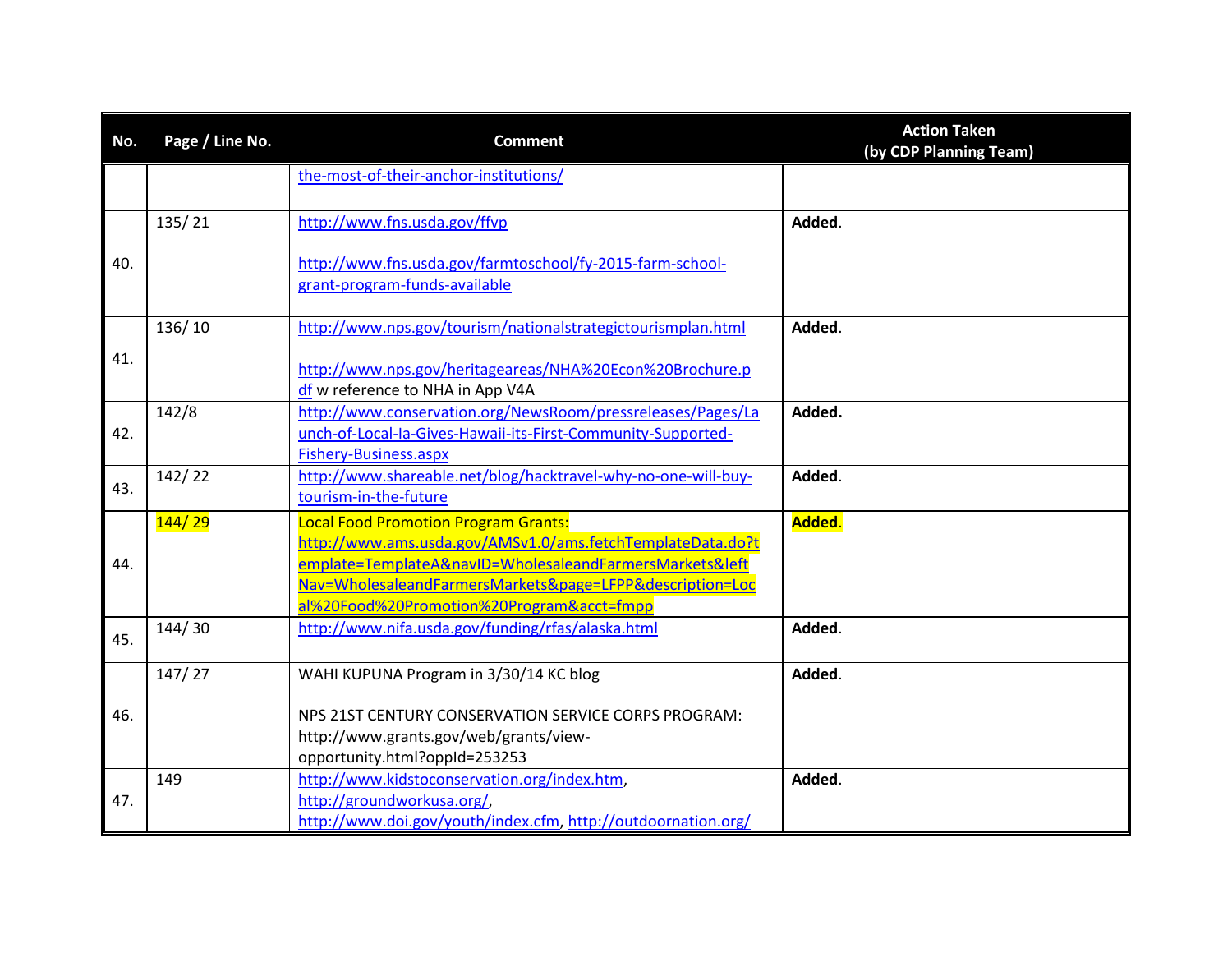| No. | Page / Line No. | <b>Comment</b>                                                                                                                                     | <b>Action Taken</b><br>(by CDP Planning Team) |
|-----|-----------------|----------------------------------------------------------------------------------------------------------------------------------------------------|-----------------------------------------------|
| 48. | 149/11          | http://www.grants.gov/web/grants/view-<br>opportunity.html?oppId=260295                                                                            | Added.                                        |
| 49. | 149/25          | http://krhcai.com/2014/02/26/kau-ican-individual-career-<br>achievement-network-informational-meeting-set/                                         | Added.                                        |
| 50. | 151/18          | http://www.theguardian.com/sustainable-<br>business/interactive/business-structures-sustainability-<br>connection-interactive?INTCMP=ILCNETTXT3487 | Added.                                        |
| 51. | 152/22          | http://businesslawcorps.org/                                                                                                                       | Added.                                        |
| 52. | 161/19          | http://www.cecop.coop/Cooperatives-contribute                                                                                                      | Added.                                        |
| 53. | 162/19          | http://wellspring.coop/?page id=69: as example of blue collar<br>coop                                                                              | Added.                                        |
| 54. | 163/25          | http://www.usworker.coop/democracy-work-institute<br>http://www.dawn.coop/<br>http://www.democracyatwork.info/                                     | Added.                                        |
| 55. | 163/35          | http://www.popularresistance.org/how-to-start-a-workers-co-<br>operative/                                                                          | Added.                                        |
| 56. | 166/7           | http://www.resilience.org/resource-detail/1902148-24-ways-to-<br>invest-locally                                                                    | Added.                                        |
| 57. | 167/9           | http://www.rurdev.usda.gov/BCP_gar.html                                                                                                            | Added.                                        |
|     | 167/22          | Impact Investing: http://hiimpact.org/about-us/mission-and-<br>vision/                                                                             | Added.                                        |
| 58. |                 | Hana Health example with RSF funding for Hana fresh farm and<br>nutrition center (HI Biz Mag April 2014):<br>http://www.hanahealth.org/            |                                               |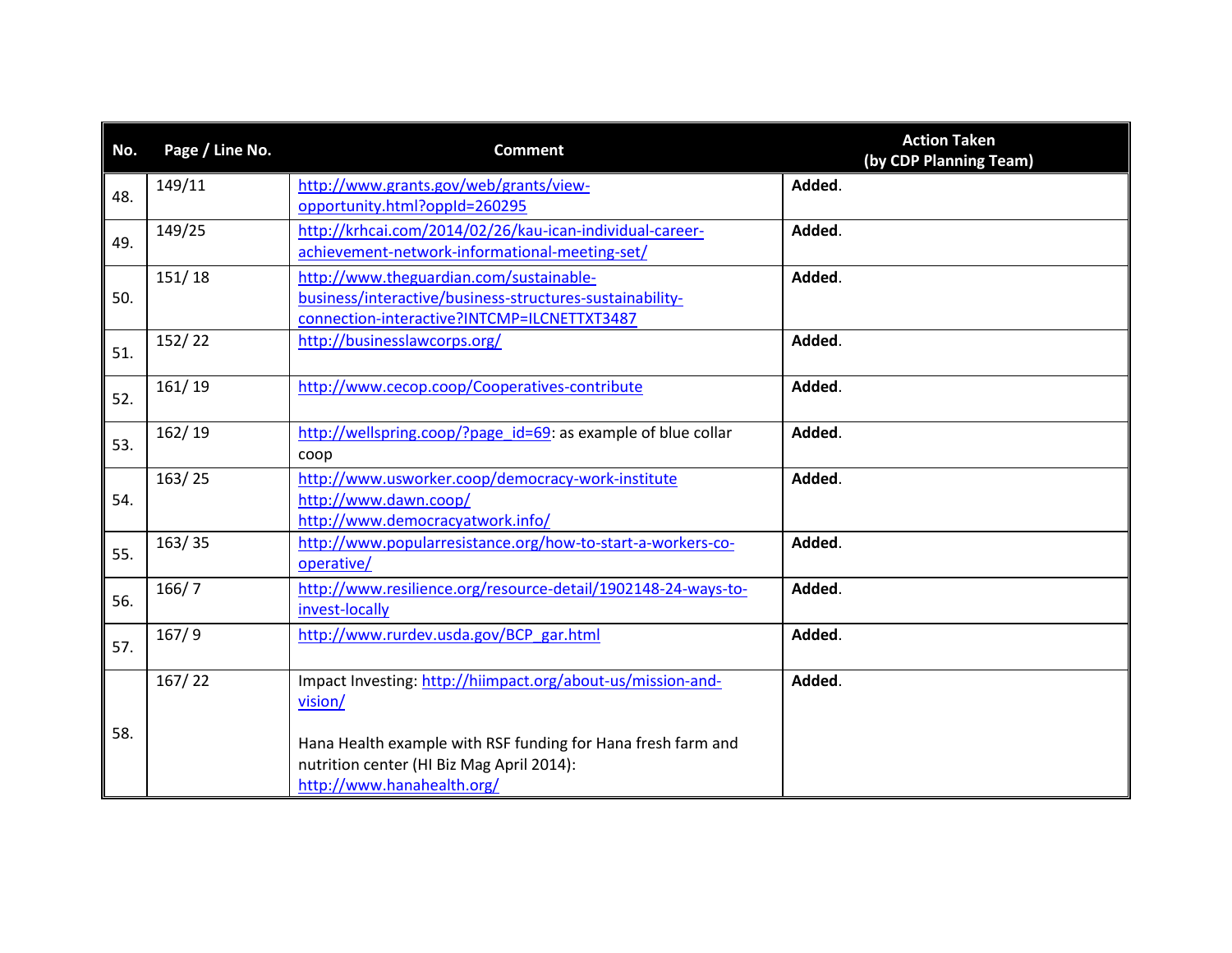| No. | Page / Line No. | <b>Comment</b>                                                                                                                                                                                                                                                                                                                                                                                                                 | <b>Action Taken</b><br>(by CDP Planning Team) |
|-----|-----------------|--------------------------------------------------------------------------------------------------------------------------------------------------------------------------------------------------------------------------------------------------------------------------------------------------------------------------------------------------------------------------------------------------------------------------------|-----------------------------------------------|
| 59. | 167/23          | http://money.cnn.com/2009/09/08/smallbusiness/barnraising a<br>business.fsb/<br>http://www.dollarsandsense.org/archives/2013/1113scher.html                                                                                                                                                                                                                                                                                    | Added.                                        |
| 60. | 168/20          | Re Feed the Hunger:<br>http://kaunewsbriefs.blogspot.com/2013 10 19 archive.html                                                                                                                                                                                                                                                                                                                                               | Added.                                        |
| 61. | 170             | June 19, 2014 NGFN webinar: "Community-Based Food Business<br>Financing"                                                                                                                                                                                                                                                                                                                                                       | Added.                                        |
| 62. | 171/2           | https://zip.kiva.org/                                                                                                                                                                                                                                                                                                                                                                                                          | Added.                                        |
| 63. | 171/29          | https://bealocalist.org/what-you-need-know-about-secs-<br>proposed-crowdfunding-rules                                                                                                                                                                                                                                                                                                                                          | Added.                                        |
| 64. | 172/2           | https://neighborhoodcatalyst.org/en/projects<br>Jan 14 Hawai'i Biz Mag article on crowdsourcing (hard copy in in<br>box)<br>http://m.bizjournals.com/pacific/news/news-<br>wire/2013/11/25/how-to-understand-crowdfunding.html<br>http://m.bizjournals.com/pacific/news/2013/10/24/hawaii-<br>crowdfunding-site-launches-for.html<br>http://magazine.good.is/articles/does-your-community-have-a-<br>crowdfunding-platform-yet | Added.                                        |
| 65. | 172/8           | http://impactiq.org/direct-ipo-community-market/<br>http://www.shareable.net/blog/how-to-finance-your-start-up-on-<br>shareable-terms                                                                                                                                                                                                                                                                                          | Added.                                        |
| 66. | 172/13          | http://www.popularresistance.org/the-share-economy-creating-<br>sustainable-food-systems/                                                                                                                                                                                                                                                                                                                                      | Added.                                        |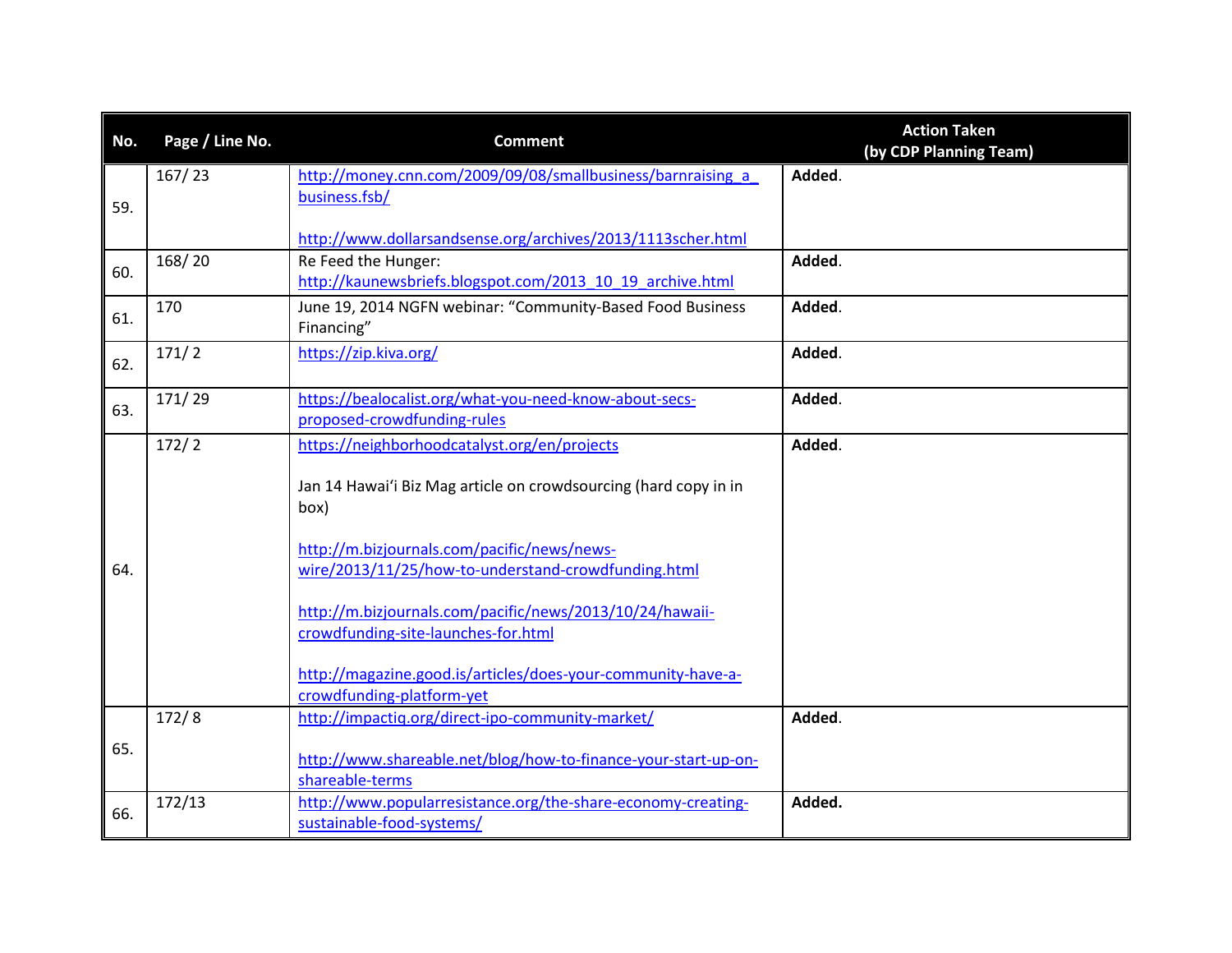| No. | Page / Line No. | <b>Comment</b>                                             | <b>Action Taken</b><br>(by CDP Planning Team) |
|-----|-----------------|------------------------------------------------------------|-----------------------------------------------|
|     |                 | http://www.crowdcube.com/investment/farmdrop-16133         |                                               |
|     |                 | http://startsomegood.com/Venture/the open food network     |                                               |
|     |                 |                                                            |                                               |
|     |                 | http://kohalacenter.org/leaflet-julyaug-2014-              |                                               |
|     |                 | newsletter?utm_source=The+Kohala+Center+Mailing+List&utm_c |                                               |
|     |                 | ampaign=35cc7c72ef-                                        |                                               |
|     |                 | The Kohala Center Leaflet May June 2014&utm medium=ema     |                                               |
|     |                 | il&utm_term=0_e6ec59d5cf-35cc7c72ef-21012769#kivazip       |                                               |
| 67. | 175/6           | https://itunes.apple.com/us/app/loko-ia/id718491707?mt=8   | Added.                                        |
|     |                 |                                                            |                                               |
| 68. | 175/16          | http://www.independentwestand.org/introducing-the-         | Added.                                        |
|     |                 | independent-we-stand-mobile-app/                           |                                               |
| 69. | 175/17          | http://www.localeconomies-hv.org/                          | Added.                                        |
|     |                 |                                                            |                                               |
|     | 183/15          | Recent local "Solutions Movement" initiatives: Jackson     | Added.                                        |
|     |                 | (https://www.facebook.com/jacksonrising), Baltimore        |                                               |
|     |                 | (http://itsoureconomy.us/events/baltimore-economic-        |                                               |
|     |                 | democracy-conference/), Sonoma                             |                                               |
| 70. |                 | (http://sustainableenterpriseconference.com/)              |                                               |
|     |                 |                                                            |                                               |
|     |                 | http://www.worcesterroots.org/, including crowdfunding     |                                               |
|     |                 | campaign: https://www.indiegogo.com/projects/we-own-it-    |                                               |
|     |                 | campaign-worcester-roots-project                           |                                               |

### **Formatting**

| No. | Page / Line No. | <b>Comment</b> | <b>Action Taken</b><br>(by CDP Planning Team) |
|-----|-----------------|----------------|-----------------------------------------------|
| 71. | 15/9            | "used"         |                                               |